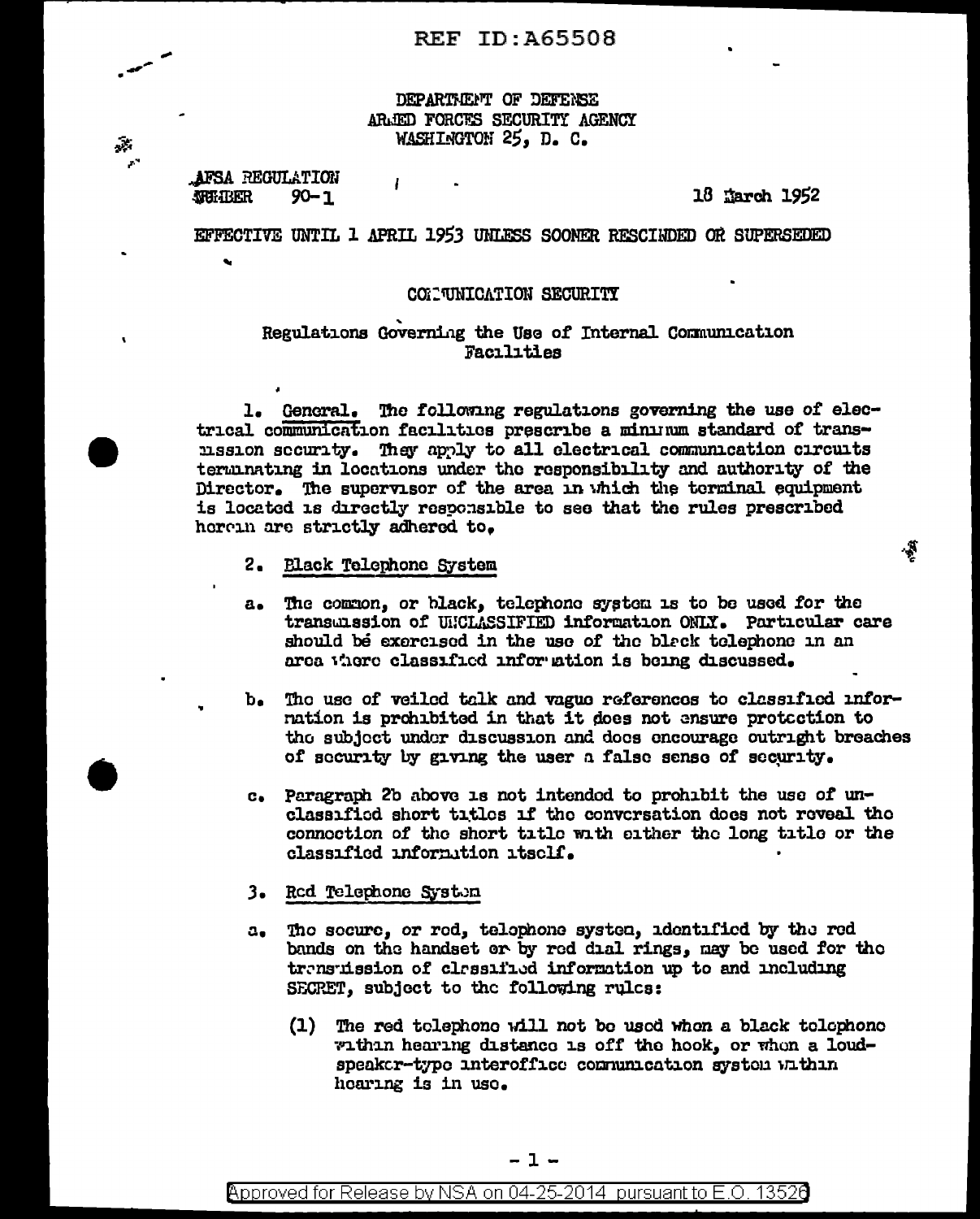# **REF ID: A65508**

| AFSA REGULATION<br>NUMBER 90-1 (Continued) |  |  |  |  |  |  |  |  | 18 Merch 1952 |  |                                                                                                                |  |  |
|--------------------------------------------|--|--|--|--|--|--|--|--|---------------|--|----------------------------------------------------------------------------------------------------------------|--|--|
|                                            |  |  |  |  |  |  |  |  |               |  |                                                                                                                |  |  |
|                                            |  |  |  |  |  |  |  |  |               |  | rang sa may kang sa may sa may sa may sa may sa may sa may sa may sa may sa may sa may sa may sa may sa may sa |  |  |

- (2) If the party called on the black telephone is engaged in conversation on the red telephone, the calling party will not be permitted to hold the line.
- (3) Should extensions on the red tolephone be required, all extensions must be in the same room and visible to all users.
- (h) Any trouble or unusual noises small be reported at once in the manner proscribed in the Red Phone Durectory.
- (5) Porsonnel atationed at Arlington Hall Station and Naval Security Station will also abide by the respective station rules governing the use of the red telephone.
- b. No TOP SECRET information will be transmitted over the telephone at any time.
- 4. Intereffice Communication System.
- a. Interoffice communication systems which have loudspeakers in the reconvers are approved for the transmission of RESTRICTED information.
- b. Interoffice communication systems which have only carphones at the receivers may be approved individually for transmission of classified information up to and including SECRET. The Chief,
- Office of Communication Security, is responsiole for determing the security classification for which each system is approved. Applications for approval will be submitted to that Office by disposition form.
- c. Particular care should be exercised in the use of interoffice communication systems in an iron where information is being discussed which has a security classification higher than that for which the circuit is approved.

5. Circuits Equipped with On-Line Encryption Devices. The highest classification of information which may be transmitted over a circuit equipped with an on-line encryption device is the highest classification for which the eneryption system is unthorized. The maximum classification of information nuthorized for encryption in erch system is contained in appropriete operating instructions.

- 6. Electronic Transcriber Equipment
- a. Transcriber equipment such as the Dictaphone may be used for any security classification. The wire tape, belt, or disc has the same classification as that of the highest classified information contained thereon and must be safeguarded accordingly.